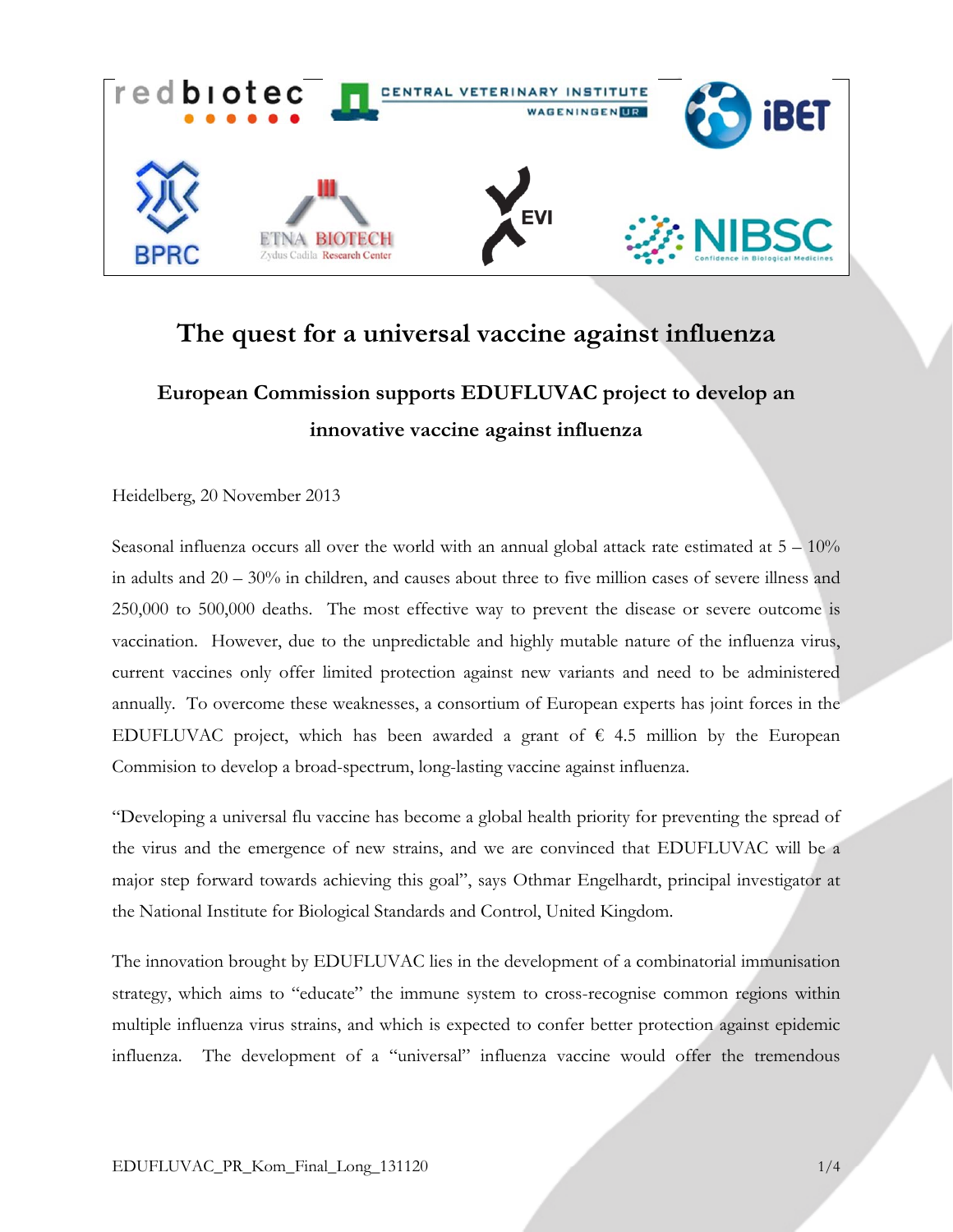advantage of eliminating the need for a "seasonal" vaccine every year and annual vaccination campaigns.

Odile Leroy, Executive Director of the European Vaccine Initiative and coordinator of EDUFLUVAC, says: "Low and middle-income countries currently have minimal influenza vaccination programmes. Thus, the development of a vaccine that elicits broad long-lasting defence would facilitate vaccination campaigns and confer protection against influenza in hitherto untargeted groups with limited health care".

The EDUFLUVAC consortium is a public-private partnership comprising seven renowned organisations from Europe. The four-year project brings together two small-medium enterprises from Switzerland and Portugal –Redbiotec and iBET, respectively- and a biotechnology company from Italy –ETNA- with prominent researchers from two Dutch institutes – the Biomedical Primate Research Centre and the Central Veterinary Institute – and the National Institute for Biological Standards and Control. EDUFLUVAC is coordinated by one of Europe's leading Product Development Partnership, the European Vaccine Initiative, headquarted in Germany.

#### **Contact:**

edufluvacinfo@euvaccine.eu

## **About the EDUFLUVAC partners:**

### **European Vaccine Initiative**

The European Vaccine Initiative (EVI; European Malaria Vaccine Initiative, EMVI, until 2009) is a leading European non-profit Product Development Partnership that has the principal objective to develop effective, accessible, and affordable vaccines against diseases of poverty. Since its inception in 1998 it has contributed to the development of 32 vaccine candidate formulations with 15 vaccine candidates being advanced into phase I clinical trials, three of which have been transitioned to partner organisations for further clinical development. EVI is hosted by Heidelberg University, Germany.

**www.euvaccine.eu**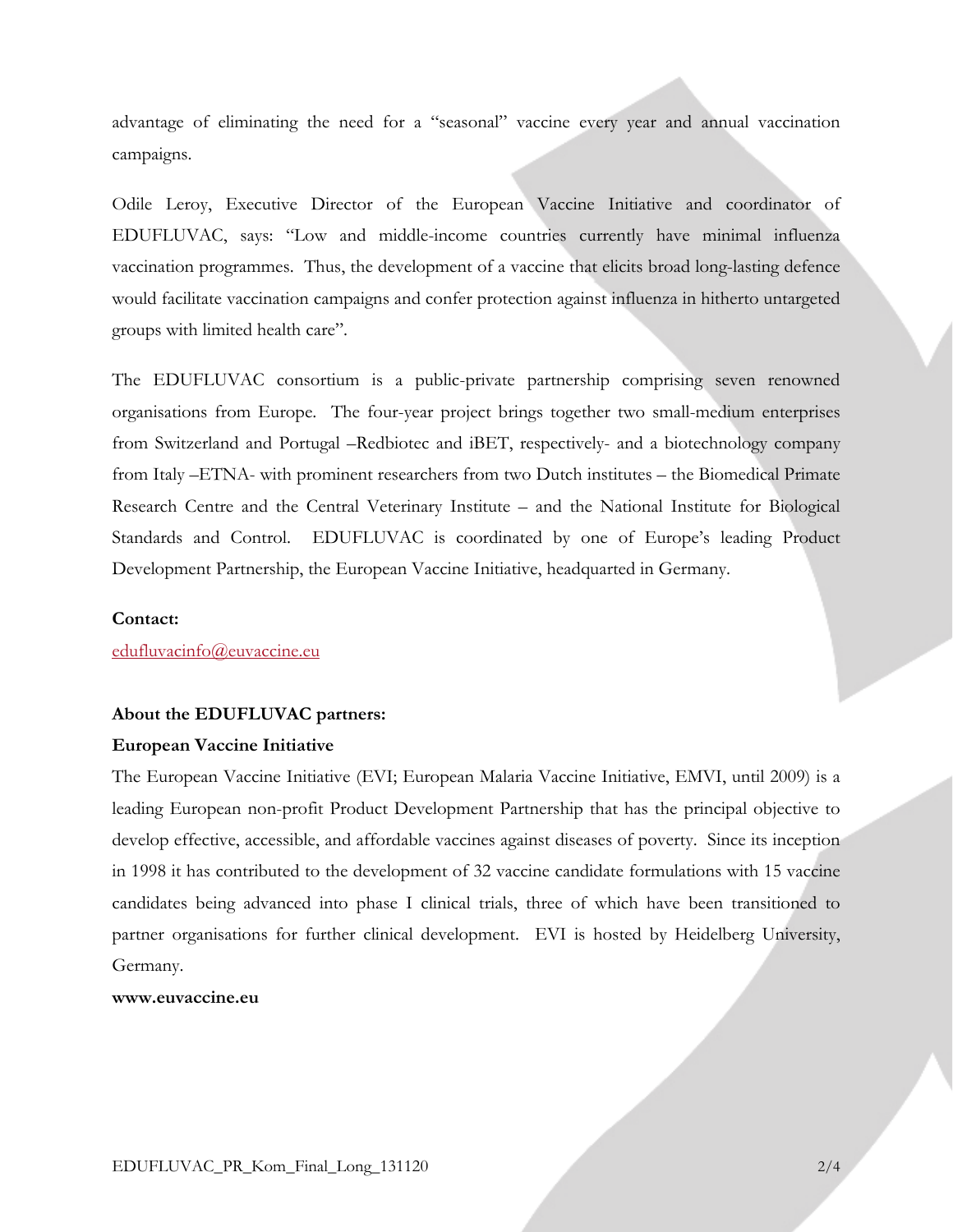## **Redbiotec**

Redbiotec AG (RBT) is a privately Swiss Biopharmaceutical Company, based in Zurich-Schlieren. At the core of RBT lies the rePAX® co-expression technology platform for the efficient generation of recombinant multi-component virus-like particles (reVLPs®) and other protein assemblies for vaccine development and display of membrane proteins for therapeutic antibody development. **www.redbiotec.ch** 

# **iBET – Instituto de Biologia Experimental e Tecnológica**

The Instituto de Biologia Experimental e Tecnológia (iBET) is a private not for profit research organisation created in 1989, acting as an interface between academic and industry research. iBET brings together, as partners and collaborators, private companies and public institutions, organising competences for product and process development. iBET know-how in terms of biopharmaceuticals spans from the initial expression vector design and cell line establishment through all stages of process development and scale-up (production, purification, stability and storage). Currently iBET collaborates with over 40 European and USA companies.

**www.ibet.pt** 

# **ETNA**

Etna Biotech S.r.l. is a Research Centre headquartered in Catania, Italy. Start up of the former Swiss Serum and Vaccine Institute, later Berna Biotech, Etna Biotech is a company whose key competencies lie in researching and developing vaccines and immunotherapeutics for infectious diseases and other chronic illnesses. Etna Biotech has been acquired in 2008 by the Zydus International Ltd a Zydus Cadila Company. Zydus Cadila is an innovative global pharmaceutical company that discovers, develops, manufactures and markets a broad range of healthcare products. **www.etnabiotech.it** 

# **Biomedical Primate Research Centre**

The Biomedical Primate Research Centre (BPRC) is a not for profit research foundation, with a strong background in vaccine development. BPRC investigators have pioneered key steps in the development of malaria, HIV, Hepatitis C, West Nile virus and Tuberculosis vaccine candidates. BPRC is committed to using non-human primates for this critical research only when there are no suitable alternatives. The non-human primate facilities at BPRC allow challenge studies with